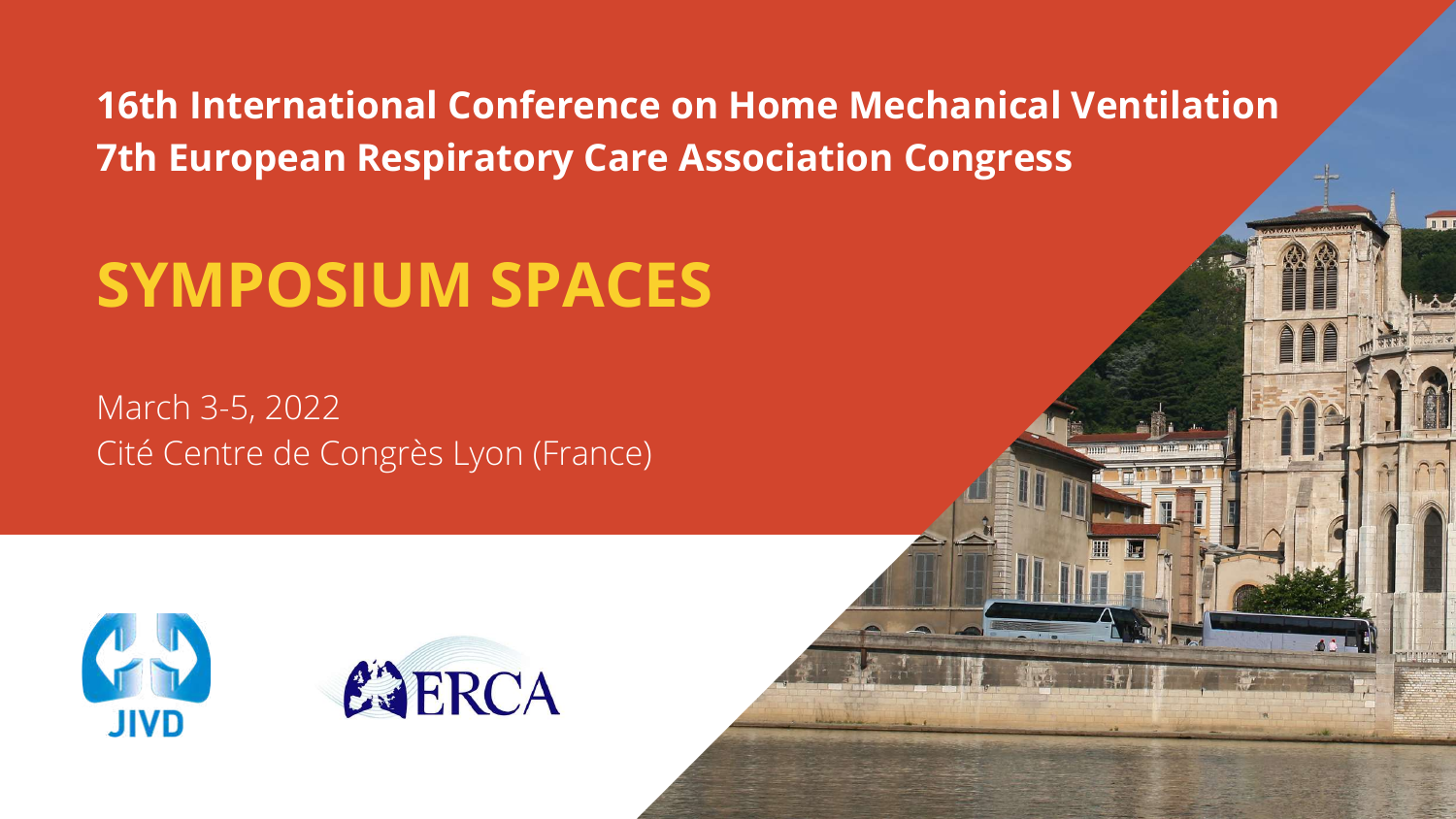| <b>MARCH 3, 2021</b> | <b>ROOM1</b>                                                               | <b>ROOM 2</b>                                                | <b>ROOM3</b>                                                     | <b>ROOM4</b>                                                       | <b>ROOM 5</b>                                                             |  |
|----------------------|----------------------------------------------------------------------------|--------------------------------------------------------------|------------------------------------------------------------------|--------------------------------------------------------------------|---------------------------------------------------------------------------|--|
| 13:00 - 14:00        | Acute and Chronic NIV.<br>Where have we come from:<br>what have we learnt? |                                                              |                                                                  |                                                                    |                                                                           |  |
| 14:00 - 15:30        | <b>Lunch break</b>                                                         |                                                              |                                                                  |                                                                    |                                                                           |  |
| 15:30 - 16:00        | COPD, NMD & Obesity:<br>important messages<br>from the past 3 years        | Ventilatory support<br>in children                           | Tools for chronic NIV                                            | Ethical<br>considerations                                          | Airway clearance at<br>home with invasive and<br>non invasive ventilation |  |
| 16:00 - 17:30        | Emerging therapies<br>in NMD                                               | Respiratory problems<br>and Covid-19: what<br>have we learnt | Respiratory muscle<br>training: physiology &<br>new applications | Supporting patients<br>& carergivers: What<br>do they really need? | Simulation and<br>physiology of ventilation<br>(NIV & MV)                 |  |
| 17:30 - 19:00        |                                                                            |                                                              | <b>SYMPOSIUM</b>                                                 |                                                                    |                                                                           |  |

**16th International Conference on Home Mechanical Ventilation | 7th European Respiratory Care Association Congress**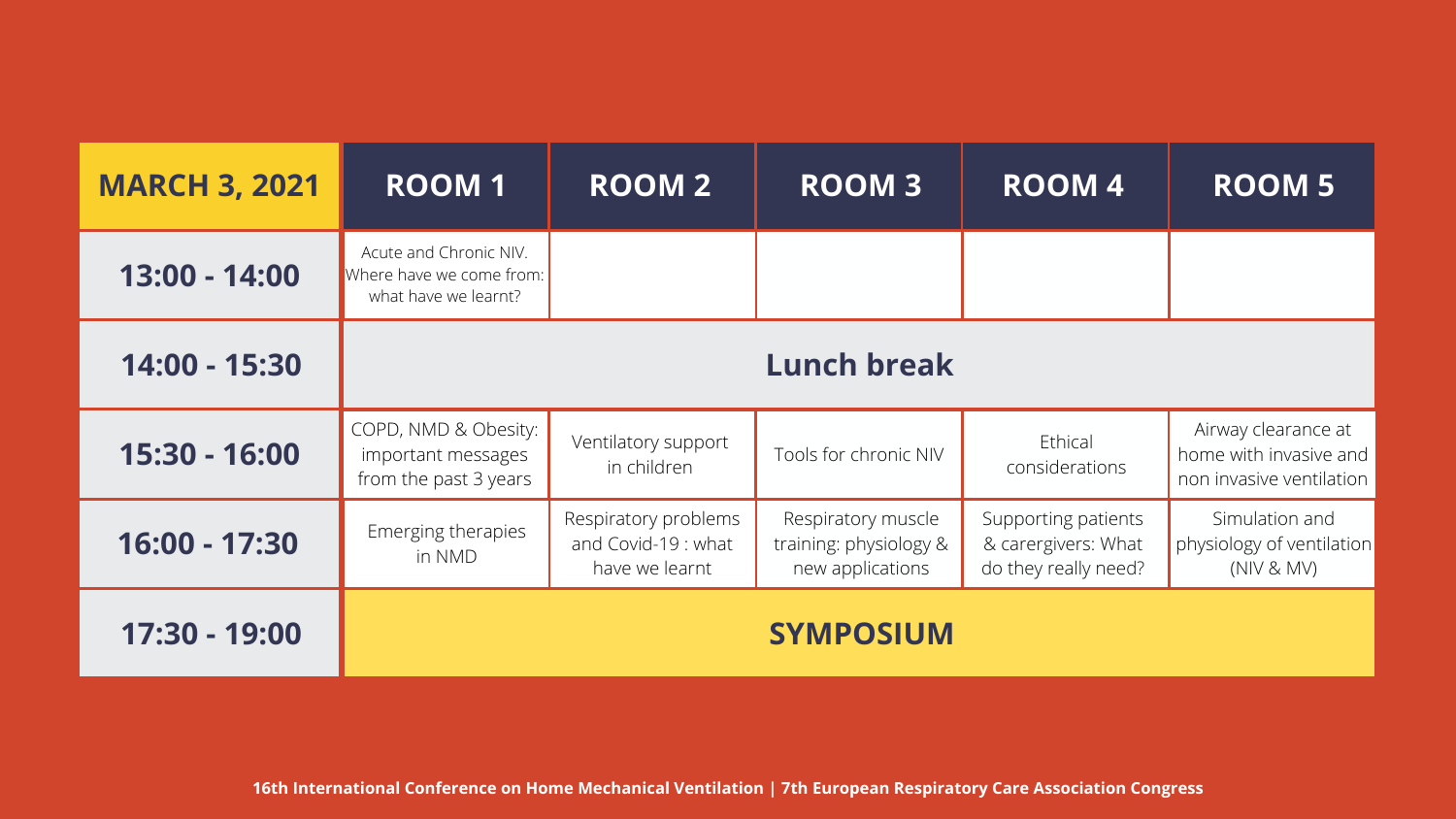| <b>MARCH 4, 2021</b> | <b>ROOM1</b>                                    | <b>ROOM 2</b>                                                         | <b>ROOM3</b>                                                       | <b>ROOM4</b>                                                             | <b>ROOM 5</b>                                               |  |
|----------------------|-------------------------------------------------|-----------------------------------------------------------------------|--------------------------------------------------------------------|--------------------------------------------------------------------------|-------------------------------------------------------------|--|
| 08:30 - 10:00        | Beyond NIV in<br><b>COPD</b>                    | Mouth piece ventilation<br>(What where and how)                       | Years in Review<br>Pediatrics in the last<br>3 years               | What is new in Airway<br><b>Clearing Techniques</b><br>(acute & chronic) | Tracheostomy in<br>long.term home<br>mechanical ventilation |  |
| 10:00 - 10:30        | <b>Coffee break</b>                             |                                                                       |                                                                    |                                                                          |                                                             |  |
| 10:30 - 12:00        | <b>Acute NIV</b>                                | Transition from<br>pediatrics to adult care                           | How, when and where<br>should we introduce NIV<br>in ALS patients? | Rehabilitation in long<br><b>COVID</b>                                   | Caregiver training                                          |  |
| 12:00 - 14:00        | <b>SYMPOSIUM (90 min between 12:00 - 14:00)</b> |                                                                       |                                                                    |                                                                          |                                                             |  |
| 14:00 - 15:30        | Apnea in children                               | Cardiovascular lung<br>interactions in Chronic<br>Respiratory Failure | Patient<br>perspectives                                            | Quality in HMV:<br>clinical objectives or<br>monitoring sleep?           | Remote follow up in<br>HMV: practical issue                 |  |
| 15:30 - 16:00        | <b>Coffee break</b>                             |                                                                       |                                                                    |                                                                          |                                                             |  |
| 16:00 - 17:30        | Respiratory<br>management in<br>pediatric NMD   | Weaning in the real<br>world                                          | Management of<br>central apnea                                     | Sleep and<br>breathing in ALS                                            | Swalloving<br>disorders                                     |  |
| 17:30 - 19:00        | <b>SYMPOSIUM (90 min between 17:30 - 19:00)</b> |                                                                       |                                                                    |                                                                          |                                                             |  |

**16th International Conference on Home Mechanical Ventilation | 7th European Respiratory Care Association Congress**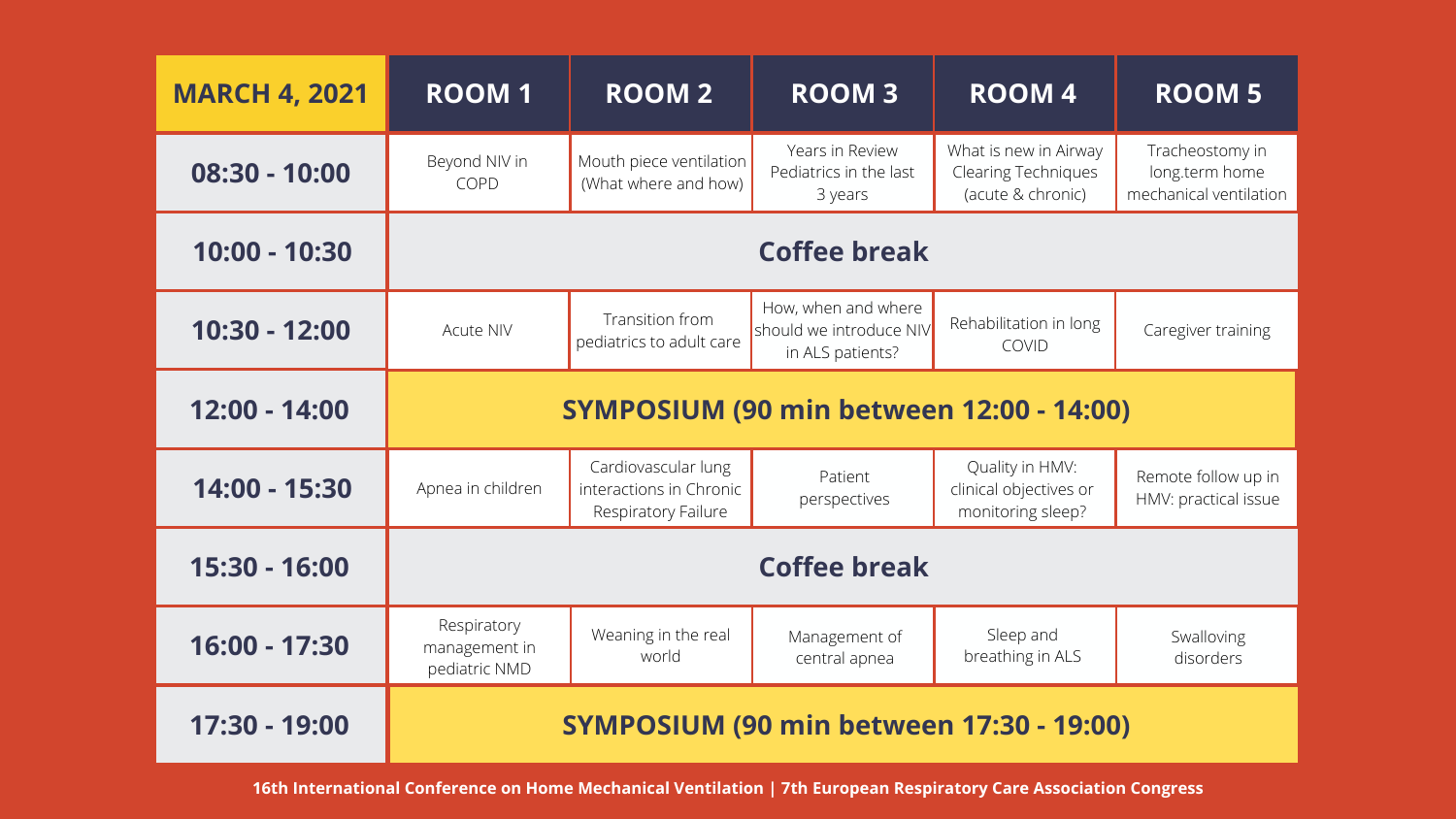| <b>MARCH 5, 2021</b> | <b>ROOM1</b>                                                               | <b>ROOM 2</b>                                            | <b>ROOM3</b>                                                  | <b>ROOM4</b>                                                 | <b>ROOM5</b>                                                                            |  |
|----------------------|----------------------------------------------------------------------------|----------------------------------------------------------|---------------------------------------------------------------|--------------------------------------------------------------|-----------------------------------------------------------------------------------------|--|
| 08:30 - 10:00        | Doing it right: undergoing<br>procedures when using<br>respiratory support | Social media:<br>friend or foe                           | Clinical trials on<br><b>HMV</b>                              | Big Data: Does size<br>really matter?                        | Cystic fibrosis                                                                         |  |
| 10:00 - 10:30        | <b>Coffee break</b>                                                        |                                                          |                                                               |                                                              |                                                                                         |  |
| 10:30 - 12:00        | Telemonitoring                                                             | Advances in pulmonary<br>rehabilitation                  | Multidisciplinary<br>management of Obesity<br>hypoventilation | Pregnancy and chilbirth<br>in Chronic Respiratory<br>Failure | The patient experience of<br>home mechanical ventilation:<br>overcoming the challenges? |  |
| 12:00 - 14:00        | <b>SYMPOSIUM (90 min between 12:00 - 14:00)</b>                            |                                                          |                                                               |                                                              |                                                                                         |  |
| 14:00 - 15:30        | <b>ICU</b> Induced<br>weakness                                             | Sleep in chronic<br>respiratory failure and<br>under NIV | Controversies in end of<br>life and palliative care           | Future of HMV<br>after COVID                                 | Practical issues in<br>HMV in children                                                  |  |